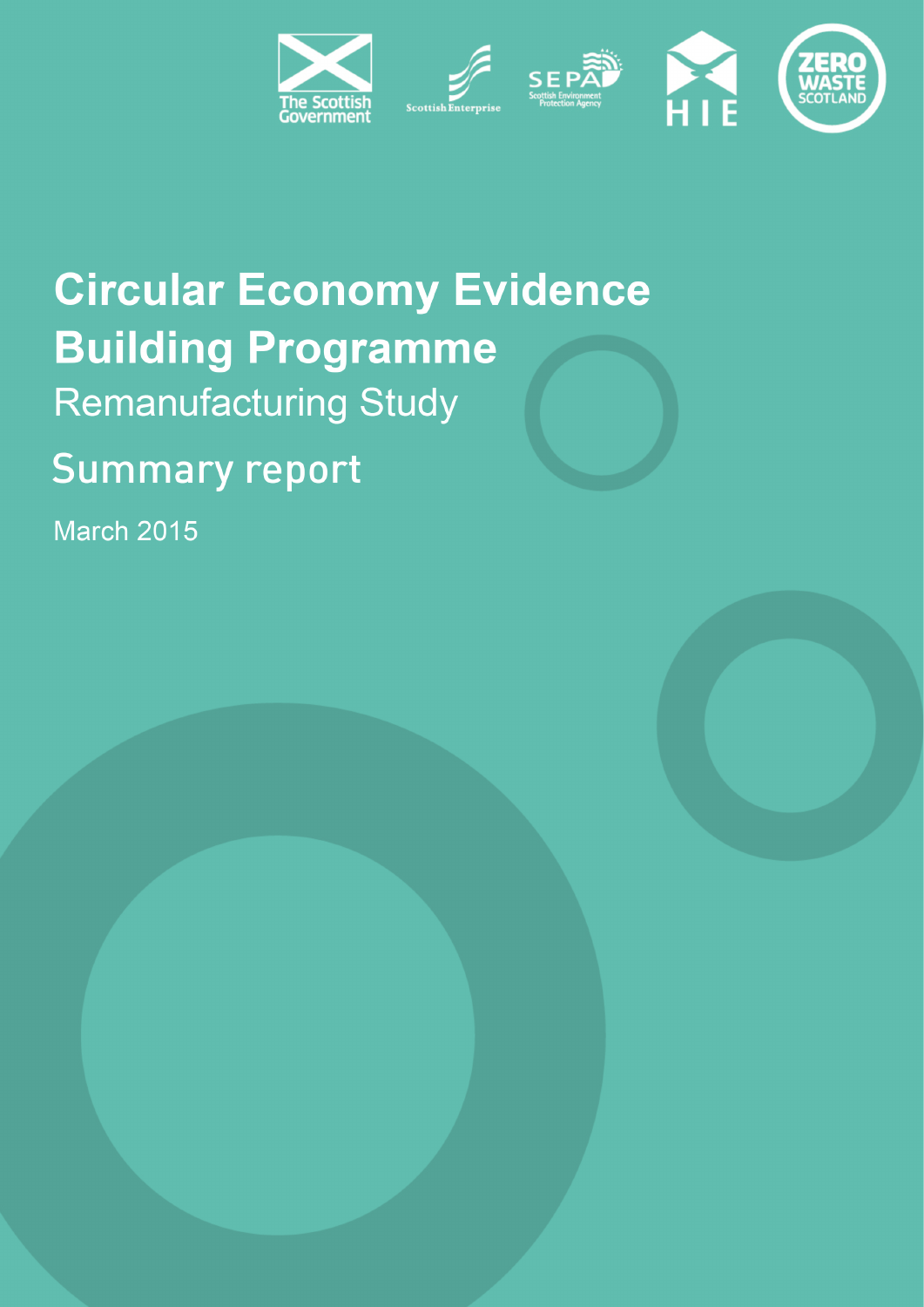## **Contents**

| 1            | <b>Introduction</b>                              | $\mathbf{3}$   |
|--------------|--------------------------------------------------|----------------|
| $\mathbf{2}$ | Background, scope and prior research             | $\overline{3}$ |
| 2.1          | Remanufacturing and the circular economy         | 3              |
| 2.2          | Definition of 'remanufacturing'                  | 3              |
| 2.3          | Scope of the research                            | 5              |
| 2.4          | International and European market size           | 5              |
| $\mathbf{3}$ | Summary of the Scottish remanufacturing industry | 6              |
| 3.1          | Sector identification                            | 6              |
| 3.2          | Market size                                      | $\overline{7}$ |
| 3.3          | Key remanufacturing sectors                      | 8              |
| 4            | <b>Barriers and market failures</b>              | 10             |
| 4.1          | <b>Supply</b>                                    | 10             |
| 4.2          | <b>Technical</b>                                 | 11             |
| 4.3          | Demand                                           | 11             |
| 4.4          | Informational                                    | 12             |
| 5            | <b>Recommendations</b>                           | 12             |
| 5.1          | Supply                                           | 12             |
| 5.2          | <b>Technical support</b>                         | 12             |
| 5.3          | Demand                                           | 13             |
| 5.4          | Overarching recommendations                      | 13             |
| 5.5          | Benefits of intervention                         | 13             |
| 6            | <b>Conclusions</b>                               | 14             |



## **Inspiring change for Scotland's resource economy**

Find out more at **[zerowastescotland.org.uk](http://www.zerowastescotland.org.uk/)**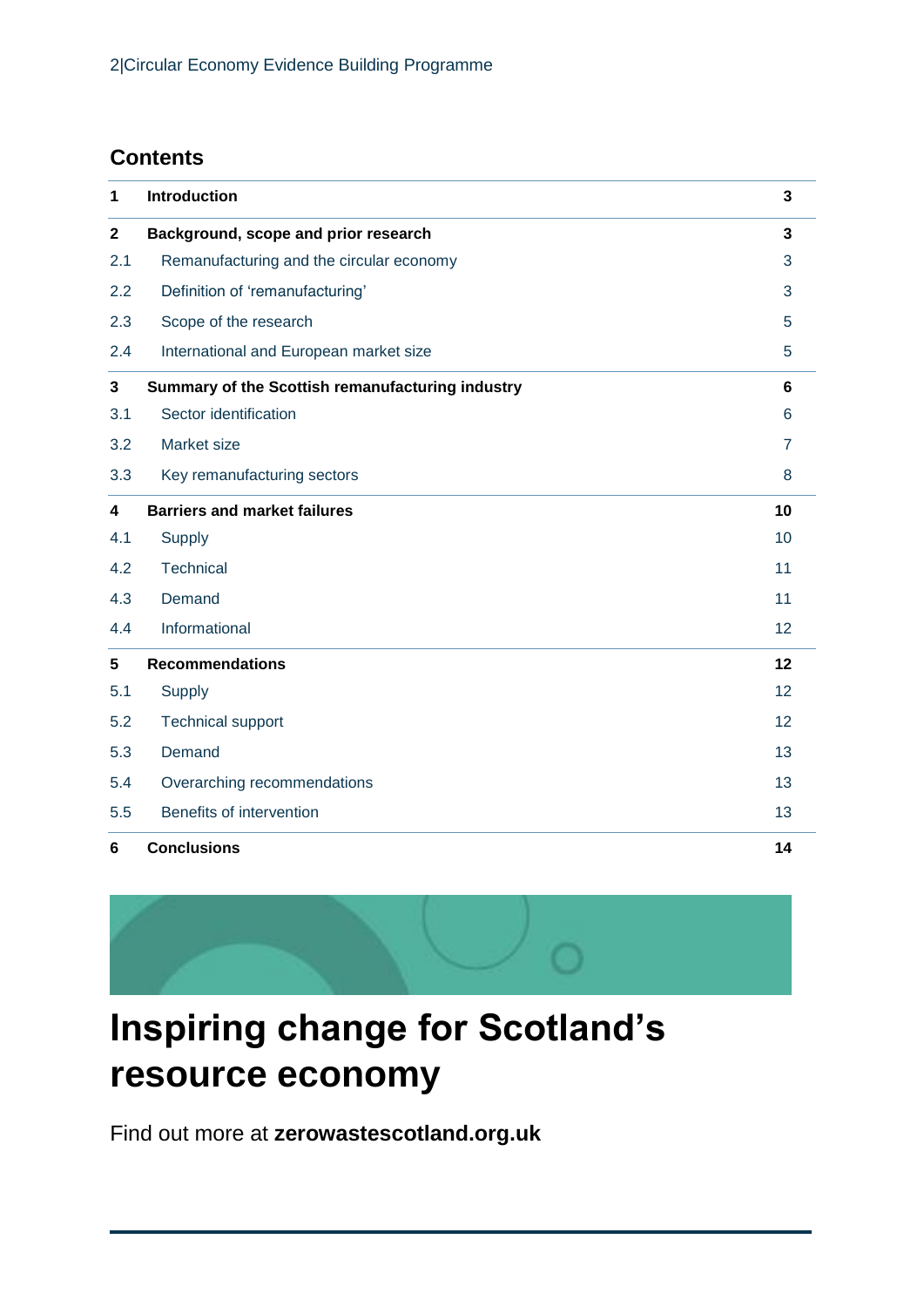## **1 Introduction**

This document summarises the findings of an investigation into the characteristics of the Scottish remanufacturing industry, including analysis of the key barriers, enablers and opportunities for the industry and provides recommendations for supporting the growth of the industry. This document is supported by a detailed report, which provides the in-depth analysis and background used to produce this summary.

## **2 Background, scope and prior research**

## 2.1 Remanufacturing and the circular economy

Circular economy activities cover the whole length of the supply chain, starting with product design, through part and product manufacture, then product use and, lastly, activities at the end of a product's service life. In a circular economy, the maximum value from product is derived by retaining as much of the embedded material, labour, energy and capital as possible both throughout the supply chain and at the end of each service life.

Remanufacturing is a key strategy within the circular economy. It is typically applied to complex manufactured products that possess significant embedded material, energy and labour resources, most of the value of which can be recovered by suitable remediation techniques. Often, remanufacturers take the opportunity to upgrade the products from old to current performance standards of energy efficiency or productivity. This is one way that they can be differentiated from products which have simply been repaired or undergone other end-of-life treatments.

## 2.2 Definition of 'remanufacturing'

Unlike 'recycling', 'remanufacturing' does not have a universally accepted or recognised definition. This is partly due to its use across a wide number of sectors, where alternative phrases are used that could be interpreted as remanufacturing. Another reason is that there is little European or nationally defined legislation targeting remanufacturing. There have been several attempts to standardise the definition. Probably most relevant to Scottish remanufacturing is the BSI Standard BS 8887-2:2009 that defines a range of end-of-life options for products including remanufacturing. Within this document, remanufacturing is defined as to:

**Return a used product to at least its original performance with a warranty that is equivalent or better than that of the newly manufactured product.**

*NOTE 1 From a customer viewpoint, the remanufactured product can be considered to be the same as the new product.*

*NOTE 2 With respect to remanufacture:*

*–– manufacturing effort involves dismantling the product, the restoration and replacement of components and testing of the individual parts and whole product to ensure that it is within its original design specifications;*

*–– performance after remanufacture is expected to be at least to the original performance specification; and*

*–– any subsequent warranty is generally at least equal to that of new product.*

*NOTE 3 This assumes that remanufacture applies to like-for-like products.*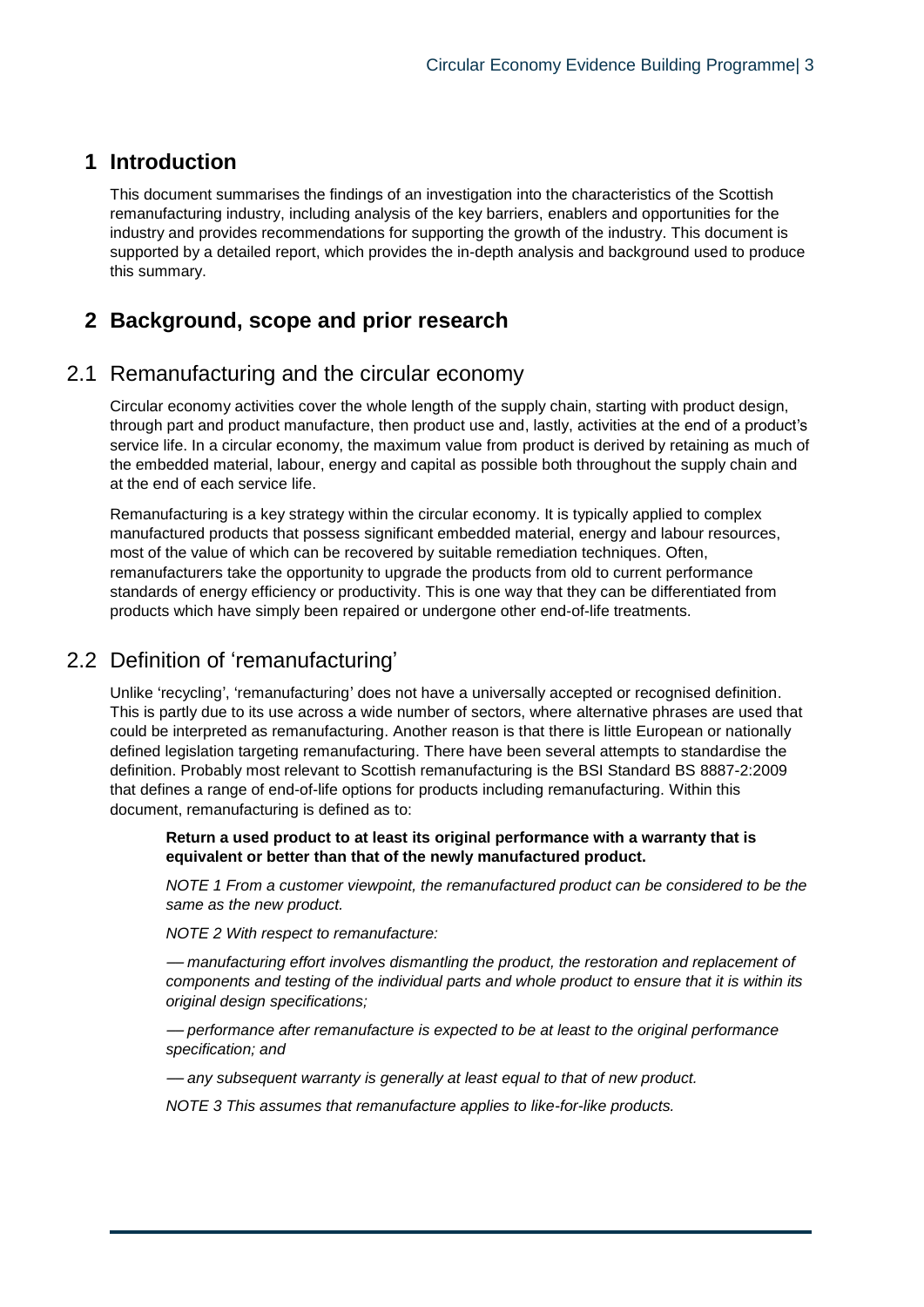#### *2.2.1 Remanufacturing product characteristics*

It is important to note that remanufacturing is only applicable to set of products with a key set of characteristics. As a result, only certain product groups are suitable for remanufacturing. Furthermore, certain makes or models of products are suitable for remanufacturing within specific product groups. These characteristics were discussed at length by Parker in 2004<sup>1</sup> and are summarised below.



<span id="page-3-0"></span>**Figure 1 Feasible operating space for remanufacturers**

[Figure 1](#page-3-0) is a simple graphical representation of product characteristics that can determine the remanufacturability of a product.

**Value** implies that more expensive items will naturally lend themselves to remanufacture because of the invested time and resource to achieve a like-new performance.

**Re-constructability:** Products which are more easily disassembled and reconstructed are more suited to remanufacture.

**Evolution Rate:** Primarily this relates to the change in functionality or capability of goods, features, size, weight, power, economy, emissions and longevity.

#### *2.2.2 Remanufacturing company characteristics*

l

There are three broad categories of remanufacturers:

- **Original Equipment Manufacturers (OEMs)**: Involved in the design, manufacture, sale and remanufacture of a product. They usually have access to all the technical drawings and have the ability to include design upgrades to encourage remanufacturing.
- **Contracted remanufacturers:** Perform remanufacturing on behalf of an OEM. They will usually have access to most of the technical specifications of the product but usually have limited access to designers and have some restrictions on how they operate commercially.
- **Independent remanufacturers**: Usually directly compete with OEMs with their product. They usually have little formal relationship with the OEMs and have garnered technical information through reverse engineering and understanding of the product.

<sup>&</sup>lt;sup>1</sup> Resource Recovery Forum, Remanufacturing in the UK: a significant contributor to sustainable development? 2004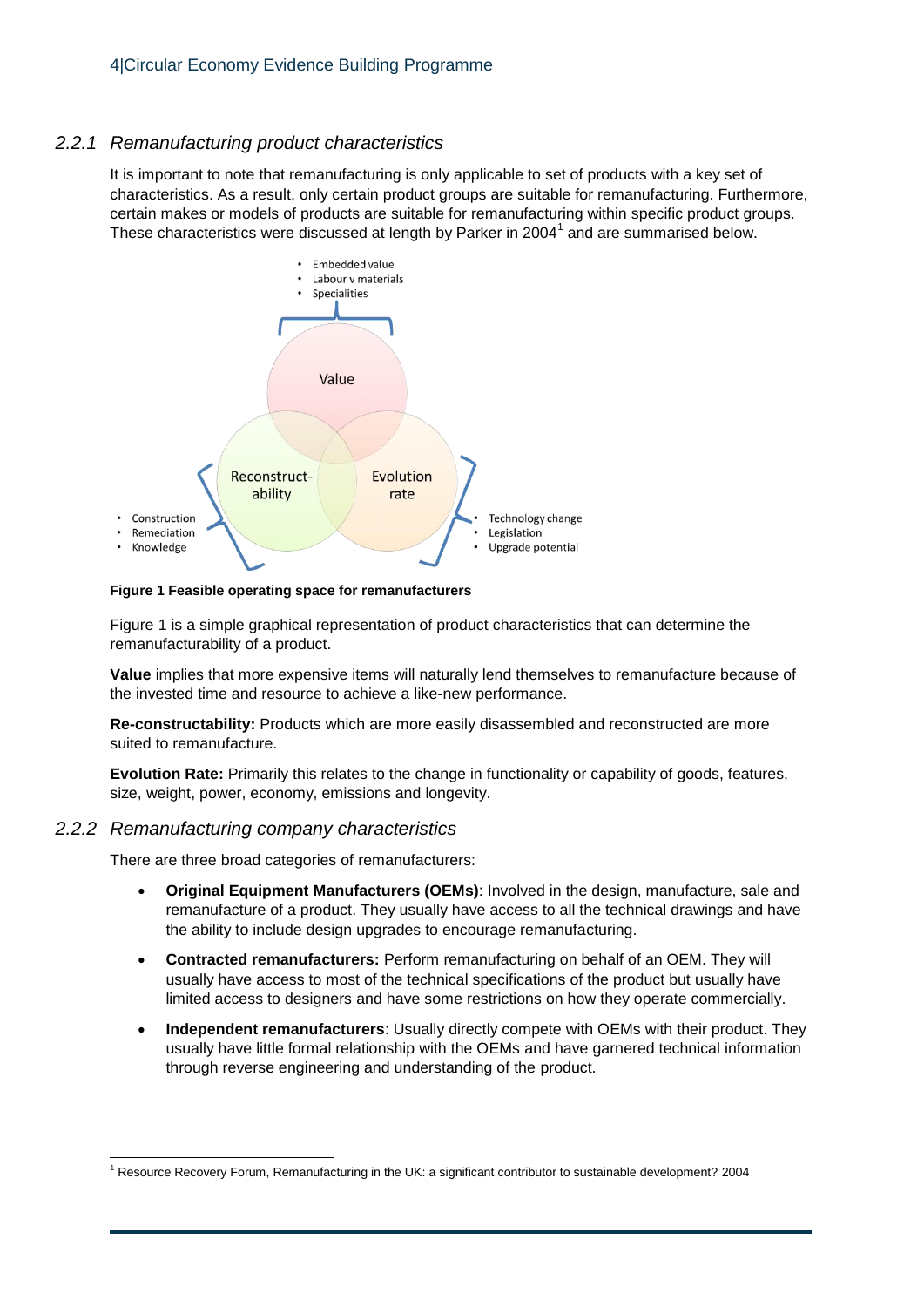## 2.3 Scope of the research

This research maps the size of the remanufacturing industry in Scotland across key sectors. It is important to recognise that different terminology has built up in different industries that could be considered remanufacturing. For example, aerospace and marine use 'overhaul' and 'refit' to indicate remanufacturing activities and medical imaging equipment refers to 'remanufactured' product as 'refurbished'. Added to these clear-cut examples where remanufacturing has a different terminology, less formal use of 'refurbishment' and 'reconditioning' make identification of the appropriate business activities difficult. This is particularly acute in small businesses where the terms 'refurbishment' and 'reconditioning' are more prevalent.

This report captures a variety of end-of-life practices that extend the life of a product including both refurbishment and reconditioning, as well as overhaul and refit. The project does not focus on straight re-use (where no manufacturing effort has been applied to improve the performance of the product) or repair (where a specific and defined fault is fixed) activities.

## 2.4 International and European market size

There are no official trade data on the size of remanufacturing nationally or internationally. There are, however, two reports that detail remanufacturing on a national level that will be used to scale for Europe and the rest of the world. The UK report: *Remanufacturing in the UK, A snapshot of the remanufacturing industry in the UK* by the CRR in 2009 and the United States International Trade Commission's: *Remanufactured Goods, An Overview of the U.S. and Global Industries, Markets, and Trade in 2012* use similar methodologies to understand the size of their respective remanufacturing markets. This involved market segmentation and then engagement with stakeholders to understand the remanufacturing landscape. Based on observations from market practitioners and other sources, the market size is determined. This methodology is similar to that employed within this project.

European data were extrapolated from the UK data using GDP as a scaling factor (GDP for the EU is seven times that of the UK). Rest of World data were estimated based on comments in the US<sup>2</sup> which claimed that the 'bulk' of remanufacturing activity was contained within the USA and EU. It was estimated that the rest of the world made up 20 % of the combined EU/US remanufacturing output. These findings are summarised in [Table 1.](#page-5-0)

 2 International Trade Commission Investigation No. 332-525 USITC Publication 4356 October 2012 Remanufactured Goods: An Overview of the U.S. and Global Industries, Markets, and Trade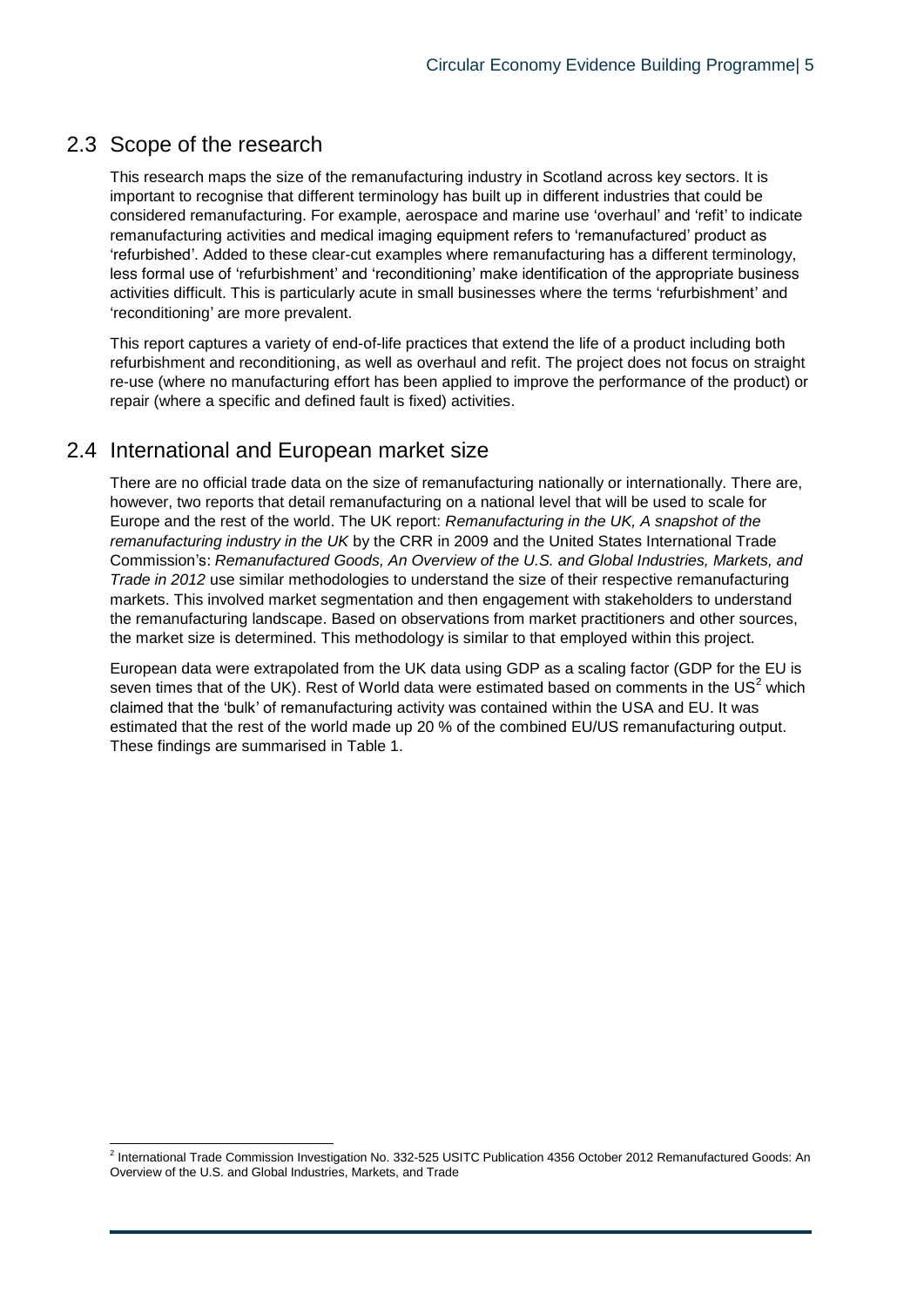| <b>Sector</b>               | US <sup>1</sup> | EU <sup>2</sup> | ROW <sup>3</sup> | UK <sup>4</sup> | <b>Total</b> |
|-----------------------------|-----------------|-----------------|------------------|-----------------|--------------|
| Aerospace                   | 13,000          | 22,000          | 7,000            | 3,200           | 42,000       |
| HDOR Equipment <sup>6</sup> | 7,800           | 5,500           | 2,700            | 790             | 16,000       |
| Motor vehicle parts         | 6,200           | 4,500           | 2,100            | 650             | 13,000       |
| Machinery                   | 5,800           | 780             | 1,300            | 110             | 7,900        |
| IT products <sup>5</sup>    | 2,700           | 6,900           | 1,900            | 1,000           | 12,000       |
| <b>Medical devices</b>      | 1,500           | 760             | 450              | 110             | 2,700        |
| Re-treaded tyres            | 1,400           | 440             | 360              | 64              | 2,200        |
| Other <sup>7</sup>          | 4,600           | 6,700           | 2,300            | 960             | 14,000       |
| <b>Total</b>                | 43,000          | 48,000          | 18,000           | 6,900           | 110,000      |

#### <span id="page-5-0"></span>**Table 1 Remanufacturing activity (Turnover, millions US\$) (2 significant figures)**

1 based on United States International Trade Commission Investigation No. 332-525 USITC Publication 4356 October 2012 Remanufactured Goods: An Overview of the U.S. and Global Industries, Markets, and Trade

2 Scaled using GDP ratios between the UK and EU27

3 Calculated as 20 % of the sum of EU and US remanufacturing activity

4 Modified data set from Remanufacturing in the UK:A snapshot of the remanufacturing industry in the UK in 2009, CRR.

5 including printer cartridges

6 Heavy-Duty Off-Road including construction, lifting and earth moving equipment

7 Includes catering, office equipment, pumps and compressors, rail, textiles and white goods.

Using this analysis, aerospace is by far the largest sector in terms of remanufacturing. Also, the USA is the largest single remanufacturing economy, but the EU's industry is of a comparable size.

## **3 Summary of the Scottish remanufacturing industry**

## 3.1 Sector identification

Remanufacturing cuts-across many manufacturing sectors. However, experience has shown that Standard Industry Classification codes alone are a poor method for providing meaningful division of the industry into relevant sectors. Remanufacturing occurs at the product level, and a 'bottom-up' approach looking at products would be more appropriate. Unfortunately there are no appropriately detailed lists of products from which an investigation into remanufacturing could be performed. As a result, a hybrid system was employed using industry classification as the starting point but also recognising that certain product groups (that would not necessarily categorise easily within SIC) were also important.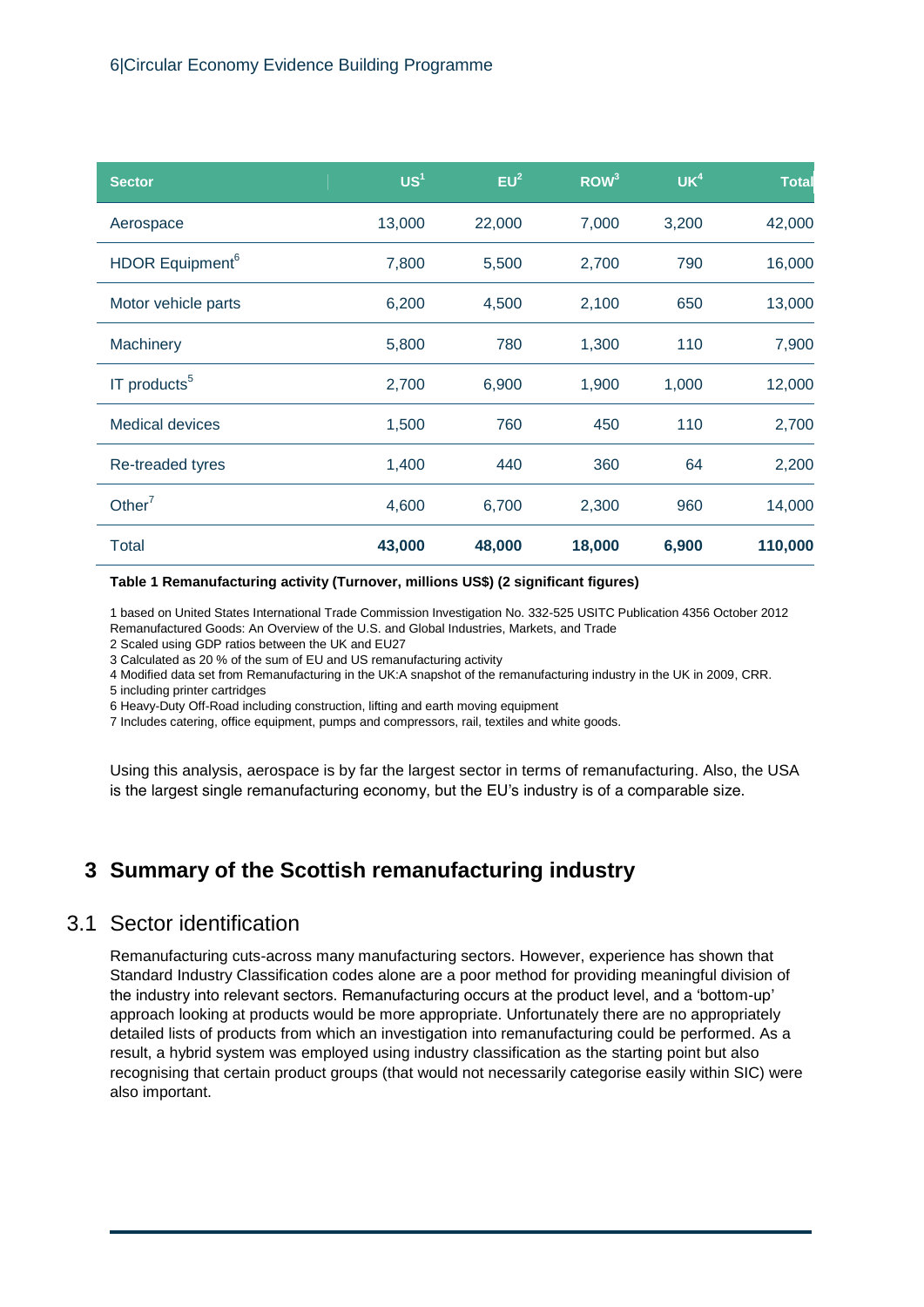## 3.2 Market size

Fourteen key remanufacturing sectors were identified as likely to have the largest significance to the Scottish economy. For each sector, contacts were identified through Zero Waste Scotland, Scottish Enterprise, Oakdene Hollins and its subcontractors and internet/web searching. A series of directed conversations were then held to gain comment, opinion and fact on the size of the remanufacturing industry, barriers and potential mitigations to encourage remanufacturing.

| <b>Product group</b>             | <b>Turnover</b><br>UK <sup>1</sup><br>$(E \overline{m})$ | <b>Turnover</b><br><b>Scotland</b><br>$(E \, m)$ | <b>Scotland</b><br>as % of<br><b>UK</b> | <b>Employment</b><br>(no of<br>persons) | <b>Environmental</b><br>impacts<br>(tCO <sub>2</sub> e) | <b>Growth</b><br>potential |
|----------------------------------|----------------------------------------------------------|--------------------------------------------------|-----------------------------------------|-----------------------------------------|---------------------------------------------------------|----------------------------|
| Aerospace                        | 2,000                                                    | 670                                              | 33                                      | 3,400                                   | 17,000                                                  | Medium                     |
| Energy                           | N/A                                                      | 300                                              | N/A                                     | 10,000                                  | 6,600                                                   | High                       |
| Automotive                       | 410                                                      | 35                                               | 9                                       | 900                                     | 4,100                                                   | High                       |
| Rail industry                    | 80 <sup>2</sup>                                          | 35                                               | $3^3$                                   | 160                                     | 4,100                                                   | Medium                     |
| Marine industry                  | N/A                                                      | 34                                               | N/A                                     | 650                                     |                                                         | Low                        |
| ICT and mobile electronics       | 75                                                       | 19                                               | 25                                      | 700                                     | 630                                                     | High                       |
| Pumps, fans and<br>compressors   | 200                                                      | 30                                               | 15                                      | 360                                     | 3,500                                                   | Low                        |
| Ink and toner cartridges         | 440                                                      | 6.6                                              | 3                                       | 30                                      | 88                                                      | Low                        |
| Medical equipment                | 14                                                       | $\mathbf 0$                                      | $\pmb{0}$                               | N/A                                     | N/A                                                     | High                       |
| Tyre re-treading                 | 110                                                      | 3.5                                              | 3                                       | 50                                      | ä,                                                      | Medium                     |
| White goods                      | 26                                                       | 1.1                                              | $\overline{4}$                          | 70                                      | 1400                                                    | Medium                     |
| Catering and food industry       | 11                                                       | 1.0                                              | $\boldsymbol{9}$                        | 350                                     | 210                                                     | Low                        |
| Furniture/office furniture       | 21                                                       | 0.25                                             | 1                                       | 20                                      | 100                                                     | Medium                     |
| Vending machines                 | N/A                                                      | $\mathbf 0$                                      | $\pmb{0}$                               | $\pmb{0}$                               | $\mathbf 0$                                             | Low                        |
| <b>Total</b>                     | 4,400                                                    | 1,100                                            | 25                                      | 16,700                                  | 37,700                                                  |                            |
| <b>Total excluding aerospace</b> | 2,400                                                    | 470                                              | 20                                      | 13,300                                  | 20,700                                                  |                            |

<span id="page-6-0"></span>**Table 2 A summary of the impact of key remanufacturing sectors on the Scottish economy.**

1 From Remanufacturing in the UK: A snapshot of the remanufacturing industry, 2009.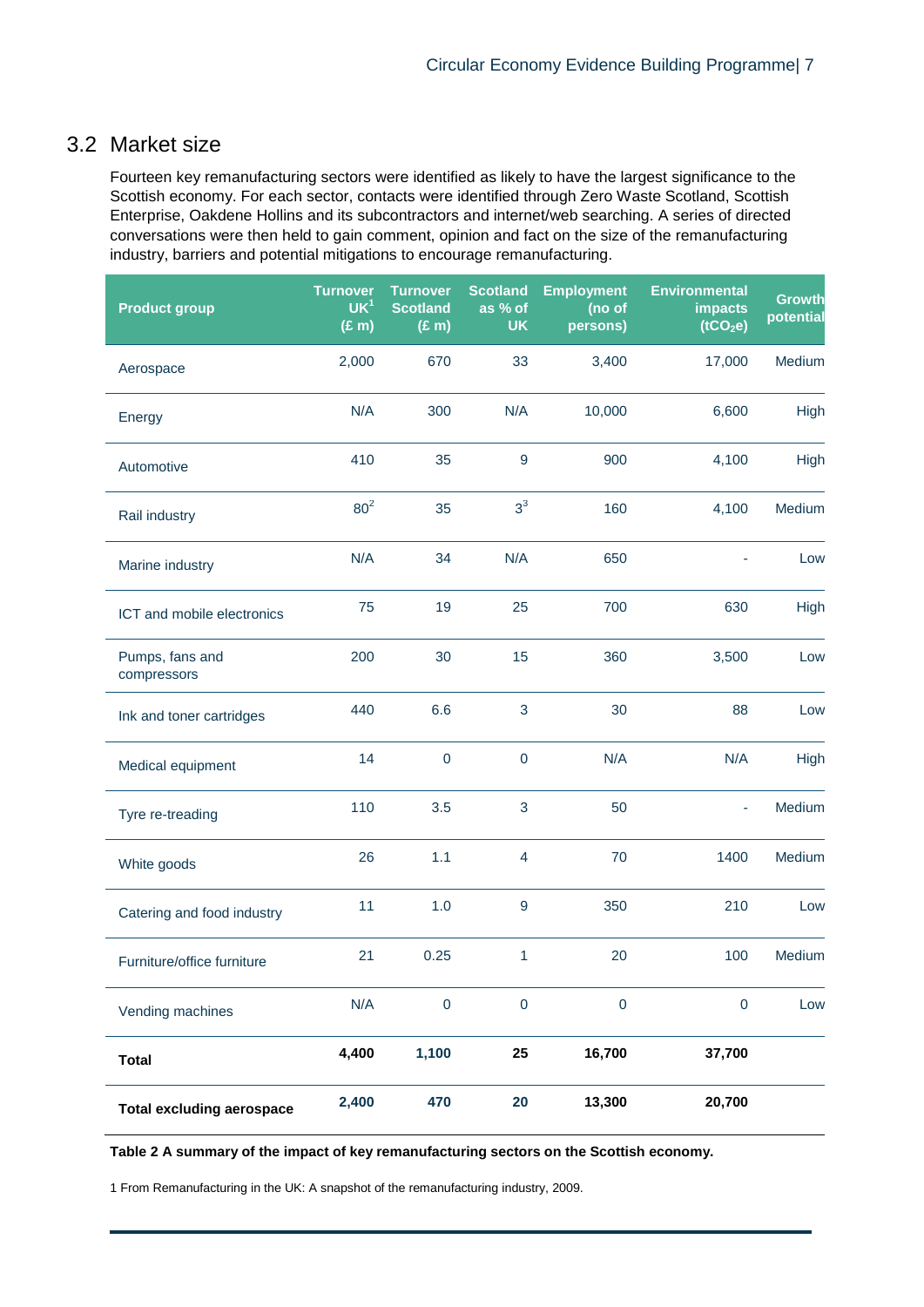2 We believe the estimate of the size of the remanufacturing industry in the rail sector was underestimated in the 2009 survey. 3 Calculated as a percentage of the national expenditure on infrastructure maintenance

NOTE: includes both remanufacturing and refurbishment

NOTE 2: Methodology: A priority list of sectors and products was established. A series of directed conversations were then held to gain comment, opinion and fact on the size of the sectoral remanufacturing industry along with barriers and potential mitigations to encourage remanufacturing. The total value in terms of resource savings, sales (turnover) and employment was determined by scaling the sample to represent the entire market. Growth potential was based on a variety of factors including: additional opportunity for remanufacturing to occur (could more remanufacturing be absorbed in the market), current installed manufacturing or remanufacturing base in Scotland (could additional remanufacturing work be committed in Scotland) and competition with imported remanufactured products (is the Scottish economy competitive).

Analysis of the information collected from interviews and secondary literature sources of these 14 key remanufacturing sectors, shown in [Table 2,](#page-6-0) estimates that remanufacturing contributes £1.1 billion to the Scottish economy. Remanufacturing makes up a larger (and therefore more important) part of the Scottish economy than it does in the whole of the UK.

## 3.3 Key remanufacturing sectors

Remanufacturing in Scotland is dominated by the aerospace maintenance, repair and overhaul (MRO) sector. In addition to this sector, the top four sectors also include energy, rail and automotive.

#### *3.3.1 Aerospace*

<span id="page-7-0"></span>The word 'remanufacture' is not commonly used in the aerospace industry; the activity is instead referred to as to maintenance, repair and overhaul (MRO) activities. MRO activities in Scotland are well-established and are considered to be a significant opportunity for growth within Scotland's aerospace sector.<sup>3</sup> The industry has a centre of excellence developed around Prestwick, and the 'aerospace corridor' between Glasgow and Prestwick includes MRO organisations such as British Airways Maintenance Glasgow, Rolls-Royce in East Kilbride (to be moved to Inchinnan next year) and SpiritAeroSystems in Prestwick.<sup>3</sup> Aerospace is a key sector, not only due to its current dominance of Scottish remanufacturing, but also because of predictions of healthy growth in the MRO sector.

**Spirit AeroSystems (Europe) Limited** is the largest airframe supplier to Airbus and the Prestwick facility is the headquarters of its European maintenance, repair and overhaul operations.

**Rolls-Royce** has a maintenance, repair and overhaul facility currently based in East Kilbride. However, the company is planning to close the plant next year and transfer production to its Inchinnan facility.

l  $3$  Scottish Development International, Aerospace and defence opportunities in Scotland, 2010 [Link](http://www.sdi.co.uk/~/media/SDI/Files/documents/aerospace-defence-and-marine/aerospace-and-defence-opportunities-in-scotland-brochure) Accessed 25 September, 2014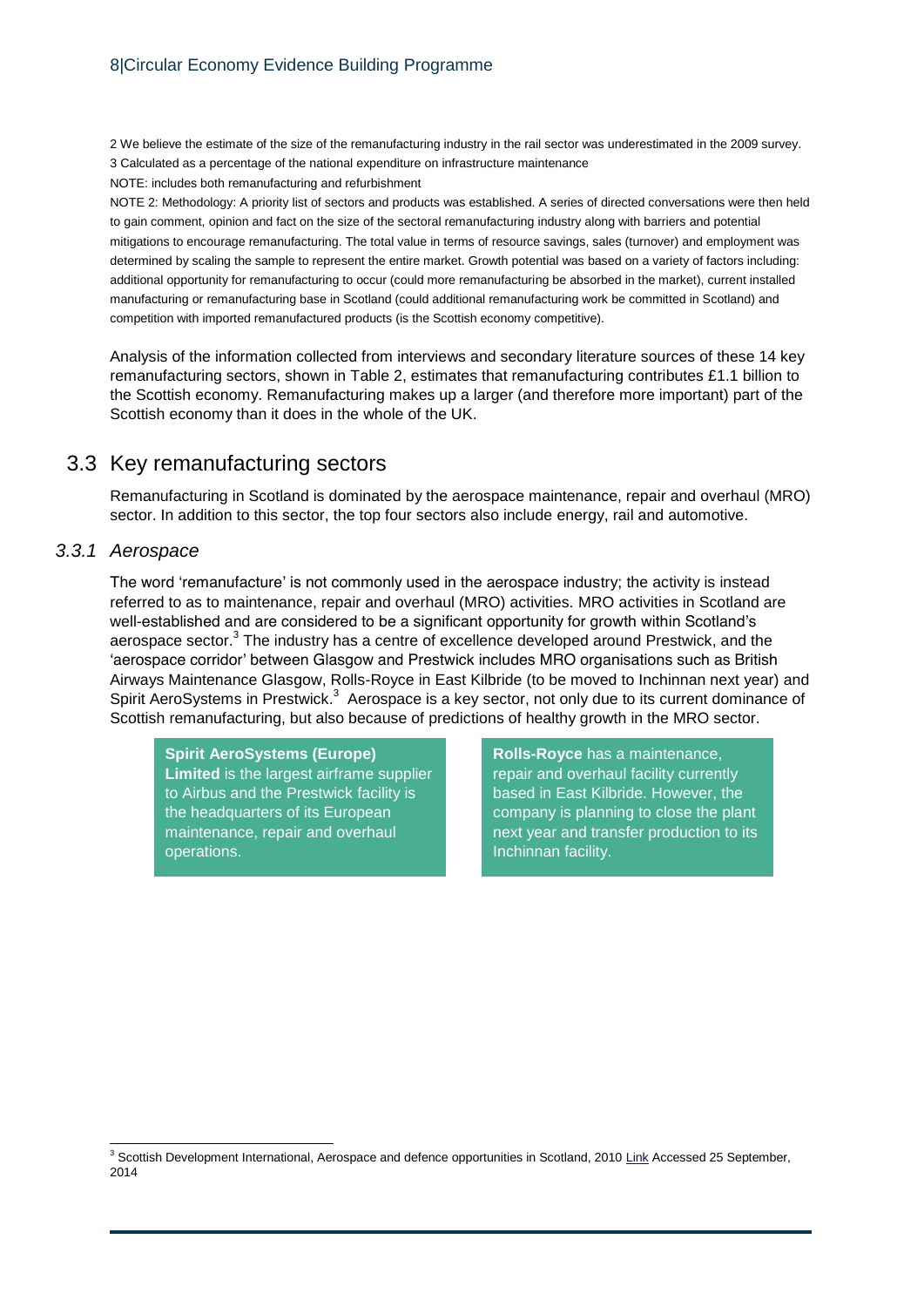## *3.3.2 Energy*

There is already quite a strong remanufacturing and refurbishment base for the oil and gas and renewable energy sector in Scotland. Organisations active in the sector in Scotland vary from large multi-national corporations to specialist SMEs. The remanufacturing activities also cover a wide range of the sector value chain, ranging from remanufacturing as part of ongoing maintenance and overhaul activities, remanufacturing of leased items and remanufacturing of end-of-life products. The decommissioning of North Sea oil platforms provides a great opportunity to increase the amount of remanufacturing undertaken in this sector. However, the majority of value and volume for remanufacturing will likely arise from remanufacturing lower value steel structures and pipes, rather than the higher value equipment, which will make up much smaller tonnages of available material.

The **Weir Group** remanufactures industrial products, including centrifugal pumps, values and hydro turbines for use in power plants, refineries and production plants. It has servicing facilities across Scotland.

**Global Energy Group** has facilities in Invergordon, Nigg, Evanton, Dunfermline and Aberdeen. It is involved in rig repairs and upgrades, predominantly of semi-submersible and jack-up rigs.

#### *3.3.3 Automotive*

Globally, remanufacturing of automotive components is well-established, and this is no different in Scotland. Examples of remanufacturing operations could be found in a range of automotive components, including: engines, transmission and drivetrain components, rotating electrics and ignition parts and air conditioning. There is significant growth potential in the automotive market, particularly with respect to interventions from public procurement.

**Diesel ReCon** remanufactures Cummins diesel engines at its facility in Cumbernauld. The company is currently expanding its product range and looking to expand into component remanufacturing.

**Mackie Automatic & Manual Transmissions** remanufactures transmissions at its facility in Glasgow. The company remanufactures components for OEMs as well as independent clients.

## *3.3.4 Rail*

The UK has a stable demand for regular maintenance of its 12,000 strong rail vehicle fleet and related infrastructure. This will include regular vehicle and interior refurbishment and bogie, engine, motor and transformer remanufacturing. There are four major rail refurbishers active in Scotland and at least one company is actively investing in its Scottish facilities due to on-going overhaul contracts. Scotland is well placed to compete with the rest of the UK for work overhauling rolling stock.

**Alstom** has recently been awarded a two year contract to overhaul 40 ScotRail trains. As part of the contract, Alstom are investing in improvements at their Glasgow depot, including a 22m shed extension.

**Brodie Engineering Ltd** offers a range of overhaul and refurbishment services, including heavy maintenance, interior refurbishment and re-paint/re-livery. The company's main facility is based in Kilmarnock.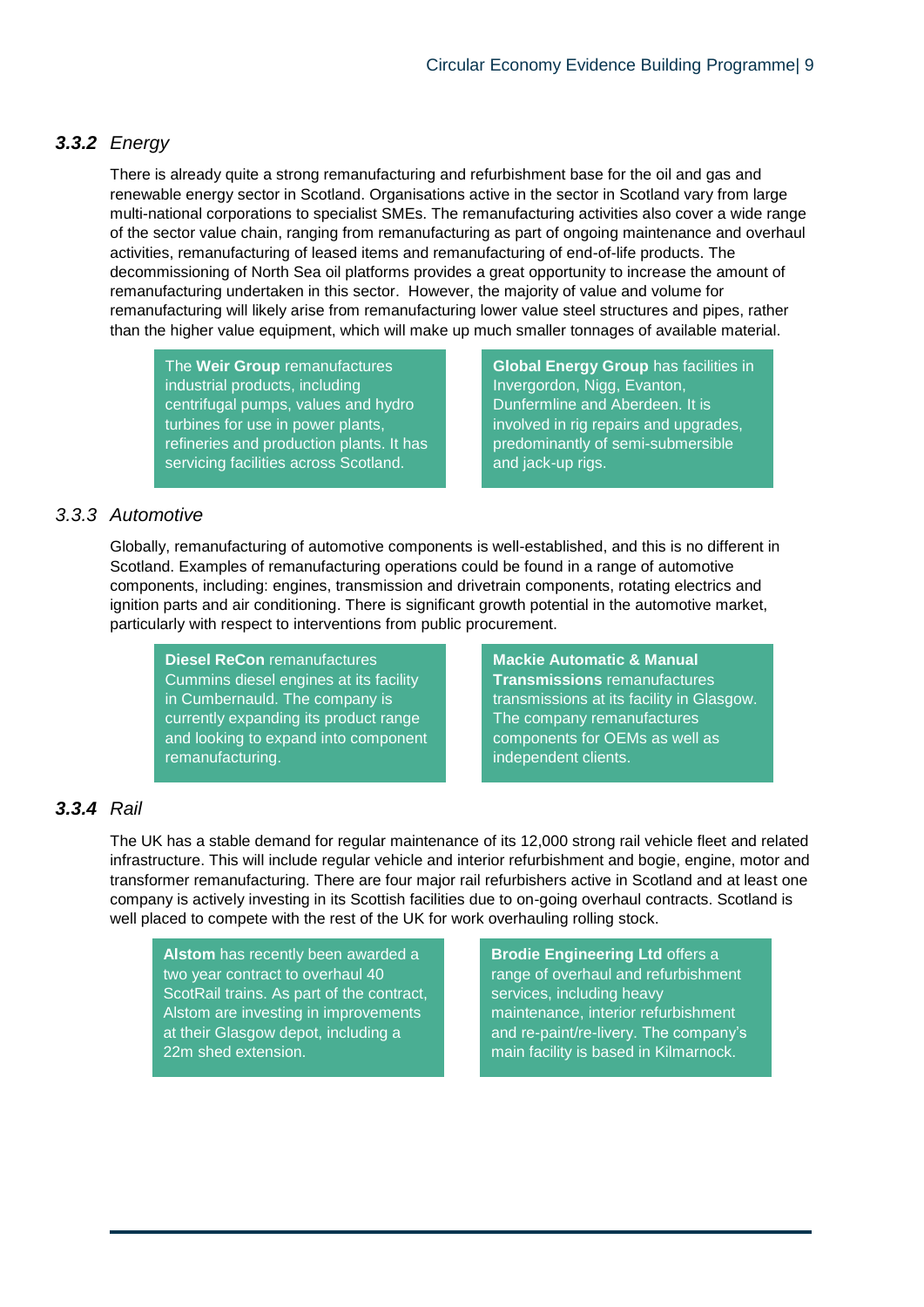## 3.4 High-growth remanufacturing sectors

In addition to the four sectors outlined above, the following sectors have been highlighted as high growth in Scotland, albeit from a low base.

#### *3.4.1 ICT and mobile electronics*

The ICT and mobile electronics product group includes desktops, laptops, servers, tablets and mobile phones. These products are particularly suitable candidates for refurbishment activities largely due to the high value and complexity of items at the end of their first life. The complexity of the product group means that most of the sector's activities are limited to refurbishment, repair and straight re-use. There is potentially plenty of scope for expansion in the industry: it is claimed that over 80 % of companies dispose of old ICT equipment as waste.

**Sims Recycling Solutions' facility** located near Glasgow primarily recycles end-of-life IT equipment, mobile devices and tablets as well as offering repair and refurbishment of phones and tablets.

**TES-AMM** is a global electronics waste recycler with facilities in Irvine, North Ayrshire. The company offers repair, refurbishment and resale services.

## *3.4.2 Medical equipment*

The medical equipment market is a relatively stable one, largely insulated from the economic cycle. In Scotland, the annual expenditure on medical equipment is £45 million (this does not include capital expenditure)<sup>4</sup> and the replacement value of NHS Scotland medical devices is estimated to be £760 million. Previous research has highlighted that medical imaging is an active area of remanufacturing. The largest Scottish market, NHS Scotland, does not currently buy refurbished (note the industry does not regularly use the term 'remanufactured') medical equipment and this may represent a significant opportunity for the sector.

## **4 Barriers and market failures**

The identified barriers and market failures from the sector studies can be broadly categorised into four areas:

- 1 **Supply**: These relate to issues preventing access to the end-of-life product that is the 'core' for remanufacturing.
- 2 **Technical**: These relate to problems faced by remanufacturers that prevent them effectively remanufacturing products.
- 3 **Demand**: These are market barriers preventing increased demand for remanufactured products.
- 4 **Informational**: This is a lack of data and categorisation of remanufacturing that prevents effective government or sector intervention.

## 4.1 Supply

Access to end-of-life product is a major barrier for remanufacturers.

#### **Lack of control of collection**

There is a need for efficient and cost-effective methods for returning end-of-life products back to remanufacturers. Transport and logistic costs can be a significant barrier to collection. This is a particular problem for Scotland's more sparsely populated regions.

 4 The Scottish Government, Annual state of NHS Scotland assets and facilities report for 2013, 201[3 Link](http://www.scotland.gov.uk/Resource/0044/00443826.pdf) Accessed 2 October, 2014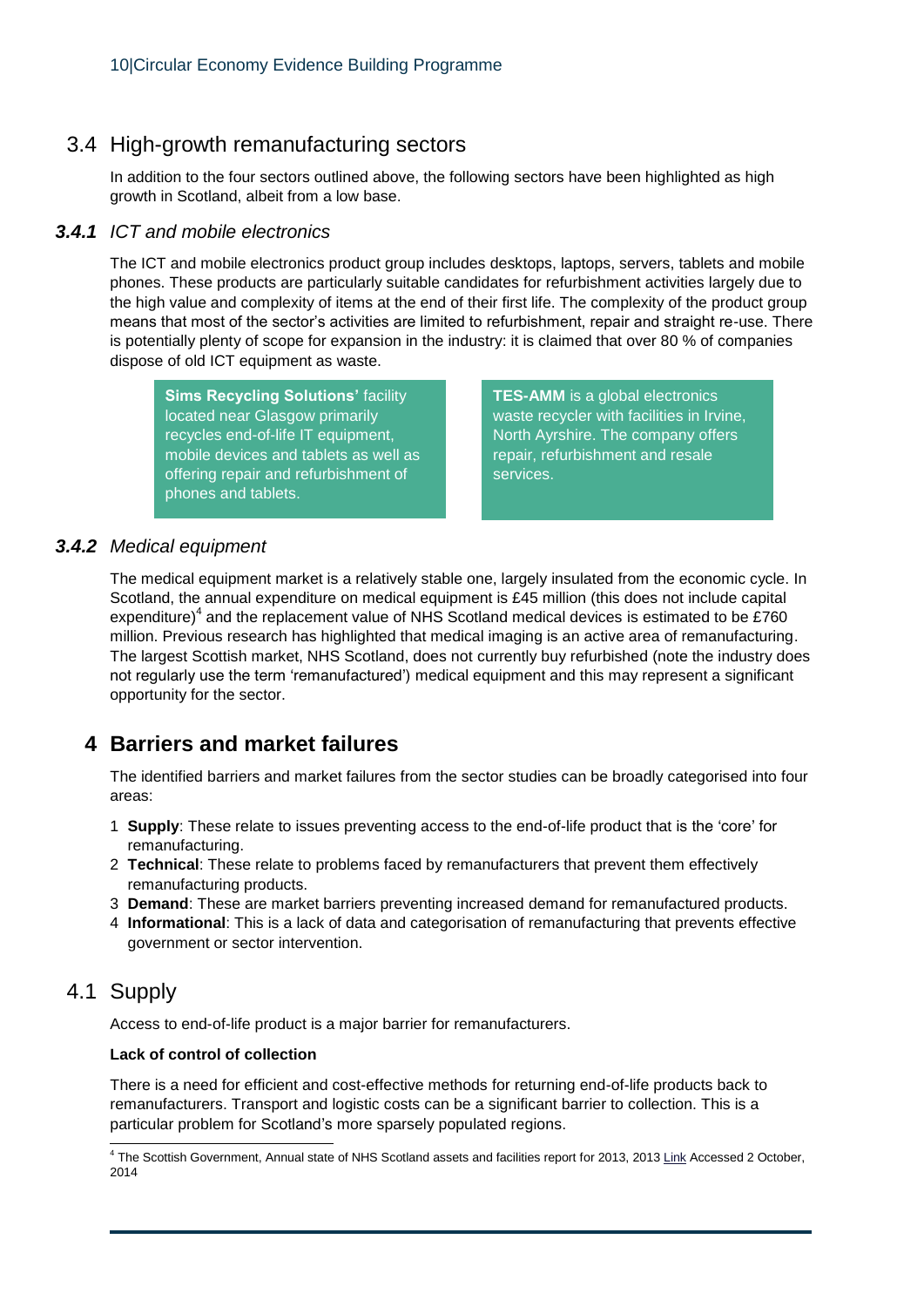#### **Residual liability**

For a wide array of electronic devices, the removal of information and data during the refurbishment process is important. Without reliable and perhaps even certified data wiping processes, consumers may not be willing for their end-of-life products to be used as core for refurbishment and remanufacturing. It can also be an issue for products that can be traced back to the original user such as in the oil and gas industry.

#### **Availability of spare parts**

Parts are not always readily available or are too expensive for use in remanufacturing and refurbishment activities.

## 4.2 Technical

These barriers are associated with the physical act of remanufacturing by a remanufacturer. They largely revolve around the engineering and logistical challenges associated with remanufacturing.

#### **Increasing technological complexity**

New remanufacturing techniques and technologies need to be developed to process increasingly complex mechanical, electromechanical and electronic products. With fast moving technologies, there is a danger that older equipment is significantly less efficient and possibly obsolete.

#### **Intellectual property issues**

Without access to competitively priced spare parts from OEMs, third-party remanufacturers seek the use of compatible components from other outlets. These components may infringe the design rights or intellectual property of the OEM, who may take legal action against remanufacturers.

#### **Skills/infrastructural**

Remanufacturing requires a technically-minded multi-skilled and flexible workforce to deal with the challenges of remanufacture. These are different from normal manufacturing production processes. A limited skills-base is a drag on how fast a sector can grow. Additionally, initiating new remanufacturing activities in a sector usually requires significantly large capital costs.

#### **Design for remanufacturing**

Products and components are often difficult to disassemble, particularly where components are glued, riveted, or welded. Where the remanufacturer is not the OEM then lack of availability of technical details about design logic can obstruct efficient disassembly.

## 4.3 Demand

These barriers are associated with the market pull. They are usually associated with customers and their perceptions.

#### **Consumer/procurer perception**

The level of awareness and reputation of remanufacturing varies between sector and even between procurer group. Overall there is an issue with remanufacturing being poorly understood and purchasers being unwilling to consider remanufactured items even when competitively priced.

#### **Institutional barriers**

Current public procurement funding patterns do not consider remanufactured products as part of their purchasing criteria. The perceived risks associated with procuring remanufactured products also act as a disincentive for procurers.

#### **Uncertainty over liability**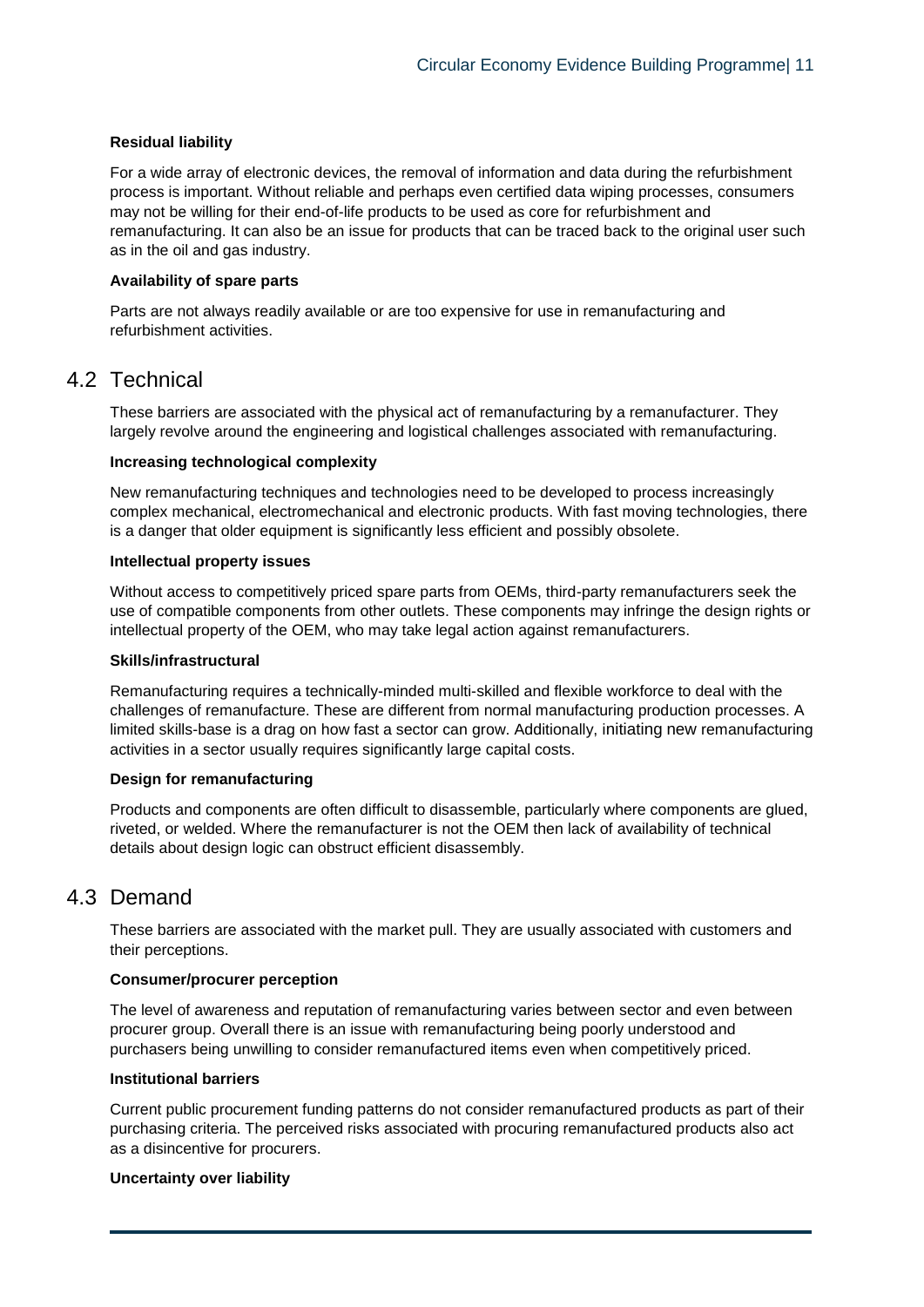For products which have strong health, safety and quality assurance requirements, there may be a natural favour of new items over re-used and remanufactured alternatives.

#### **Low cost competition**

New, low-cost imported products may be perceived to be of higher quality than the remanufactured product even if the tolerances and technical specifications are lower and remanufacturing is limited to high cost products.

## 4.4 Informational

Information barriers are largely associated with the ability of policy makers to effectively target remanufacturers.

#### **Definition**

In certain industries the term 'remanufacturing' is infrequently used or mixed with other phrases that could be classed as remanufacturing.

#### **Data skew**

While there are a large number of SMEs engaged in remanufacturing, data are more readily available from larger remanufacturers and OEMs. A lack of baseline information for SMEs could skew the recognised potential of remanufacturing by under or overestimating the impact of a particular barrier based on large company issues.

## **5 Recommendations**

A more comprehensive list of recommendations can be found within the full report.

### 5.1 Supply

**Improve and incentivise core return rates**: Research new collection techniques and technologies. Also, establish a forum for sharing best practice for core collection within Scotland.

**Promote products suitable for remanufacture**: Engage designers and remanufacturers to develop products that are suitable for remanufacturing. Also engage with procurers to ensure that these products are procured.

## 5.2 Technical support

**Share best practice to new market entrants:** Disseminate knowledge and skills from successful remanufacturers using case studies, exchanges/forums and seminars to highlight best practice in a particular industry.

**Identify technical issues through current delivery bodies**: Use current front-line delivery bodies and industry bodies to highlight key issues within the industry.

**Research into advanced remanufacturing technology**: Conduct research into advanced remediation, testing and repair technology possibly through collaborative projects. This could be achieved through vehicles such as Innovate UK, EPSRC and working with the Scottish Institute of Remanufacturing and Scottish Funding Council to engage with the Scottish Innovation Centres.

**Develop cross disciplinary teaching support for remanufacturing:** Develop a unified teaching approach at all levels including undergraduate, post graduate and professional development to train remanufacturing practitioners in business leadership, technical engineering skills and design tools.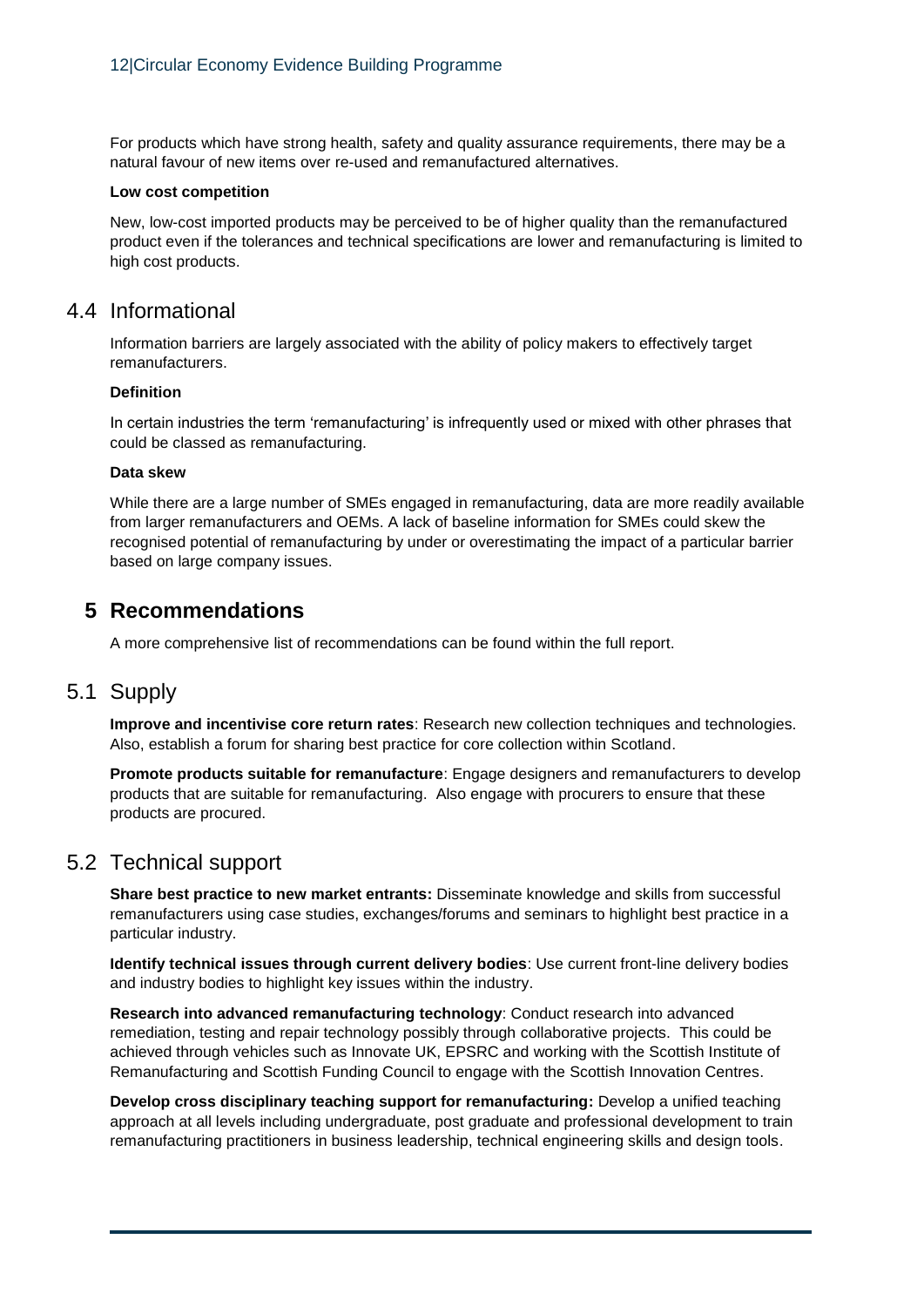## 5.3 Demand

**Encourage procurement:** Use public procurement to increase demand for remanufactured products in identifiable markets where remanufactured products are present.

**Promote remanufacturing:** Promote remanufacturing to both business leaders and procurers as part of Circular Economy support programmes.

## 5.4 Informational

**Collect data on remanufacturing annually**: Pursue an agreed definition of remanufacturing and engage with the Office of National Statistics to begin collecting annual data on remanufacturing, both from a Scottish perspective and UK-wide.

## 5.5 Overarching recommendations

**Develop links with other nations**: Develop closer ties with other nations to facilitate collaboration and promotion of remanufacturing activity and research. This could include strategic links between universities, or specific industry areas.

**Develop new funding routes**: Investigate alternative funding routes; in particular, the Green Investment Bank, which could provide support for remanufacturing companies.

## 5.6 Benefits of intervention

Using a model developed based on investigation of each of 14 sectors, an estimate on the potential growth of the Scottish remanufacturing industry for turnover is provided in [Figure 2](#page-12-0) and for employment in [Figure 3.](#page-13-0)



<span id="page-12-0"></span>**Figure 2 Projected turnover growth in remanufacturing in Scotland based on different levels of policy intervention.**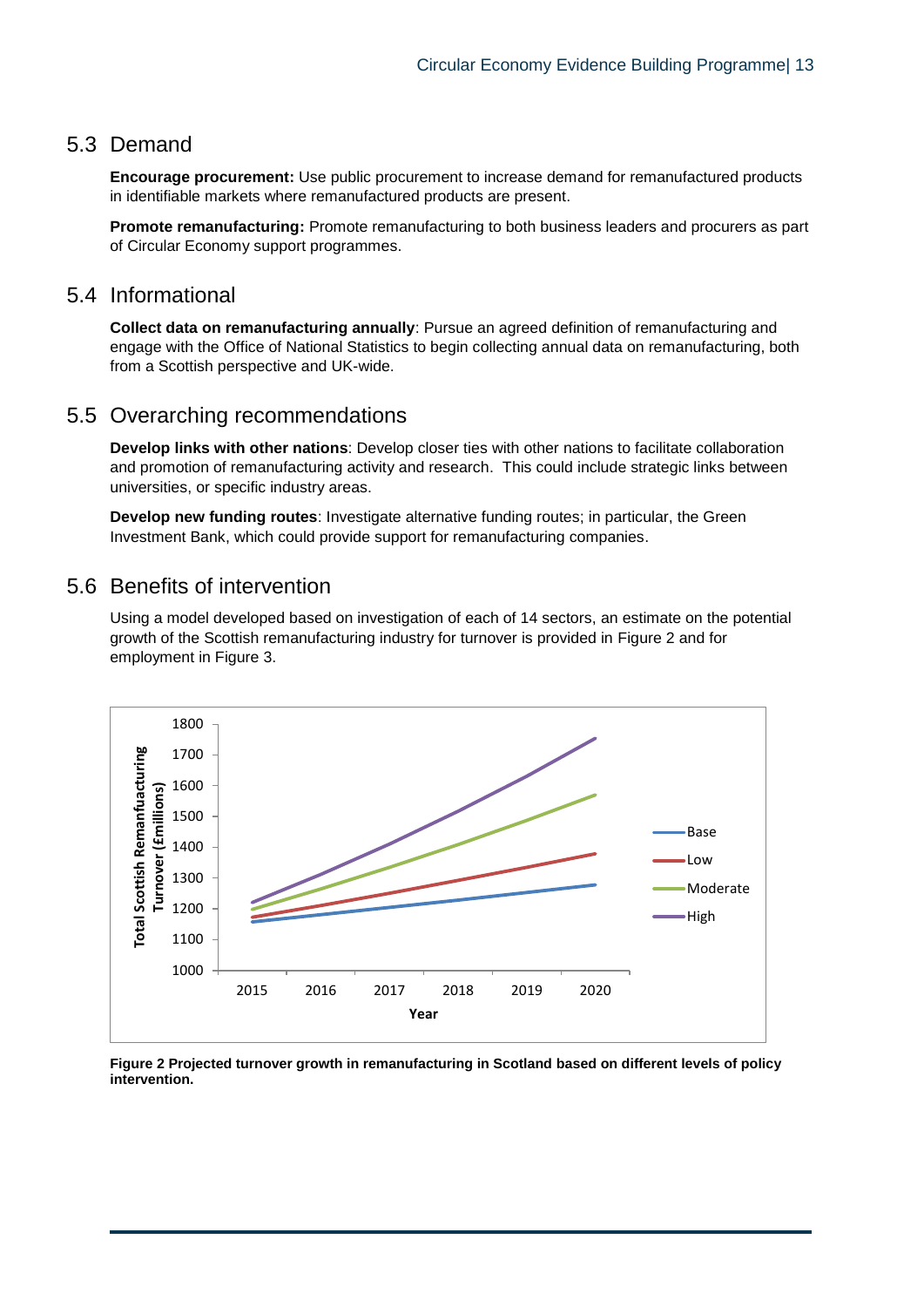

<span id="page-13-0"></span>**Figure 3 Projected employment growth in remanufacturing in Scotland based on different levels of policy intervention.**

Based on our illustrative analysis, with significant investment and action by the Scottish government, remanufacturing could add up to £620 million to the Scottish economy; an additional 5,700 jobs could also be created. A full cost benefit analysis would be necessary to fully validate these findings.

## **6 Conclusions**

Worldwide, remanufacturing is a significant economic activity. It accounts for about \$110billion in sales. It is similarly important in Scotland, accounting for £1.1billion and employing some 17,000 people. Major areas of activity in Scotland are in the aerospace, automotive: parts, energy, and rail. Nascent areas, which with some support could be significant, include ICT and medical equipment.

Identified barriers and recommendations are wide ranging but can be categorised into three key areas of the remanufacturing value chain, namely: supply of core, technical issues preventing remanufacturing and market development issues supressing demand.

If these challenges can be overcome, remanufacturing activity in Scotland could grow by an additional £620 million by 2020. However, there is no single intervention that will address all the barriers and a mixed approach that will require effort and collaboration by a range of delivery bodies along with Scottish Government and other governments.

If these challenges can be overcome, the goal of developing a more 'Circular' economy will become one step closer. This will benefit both the Scottish economy, in terms of jobs and sales, and the wider environment, through a reduction in resource use and associated carbon impacts.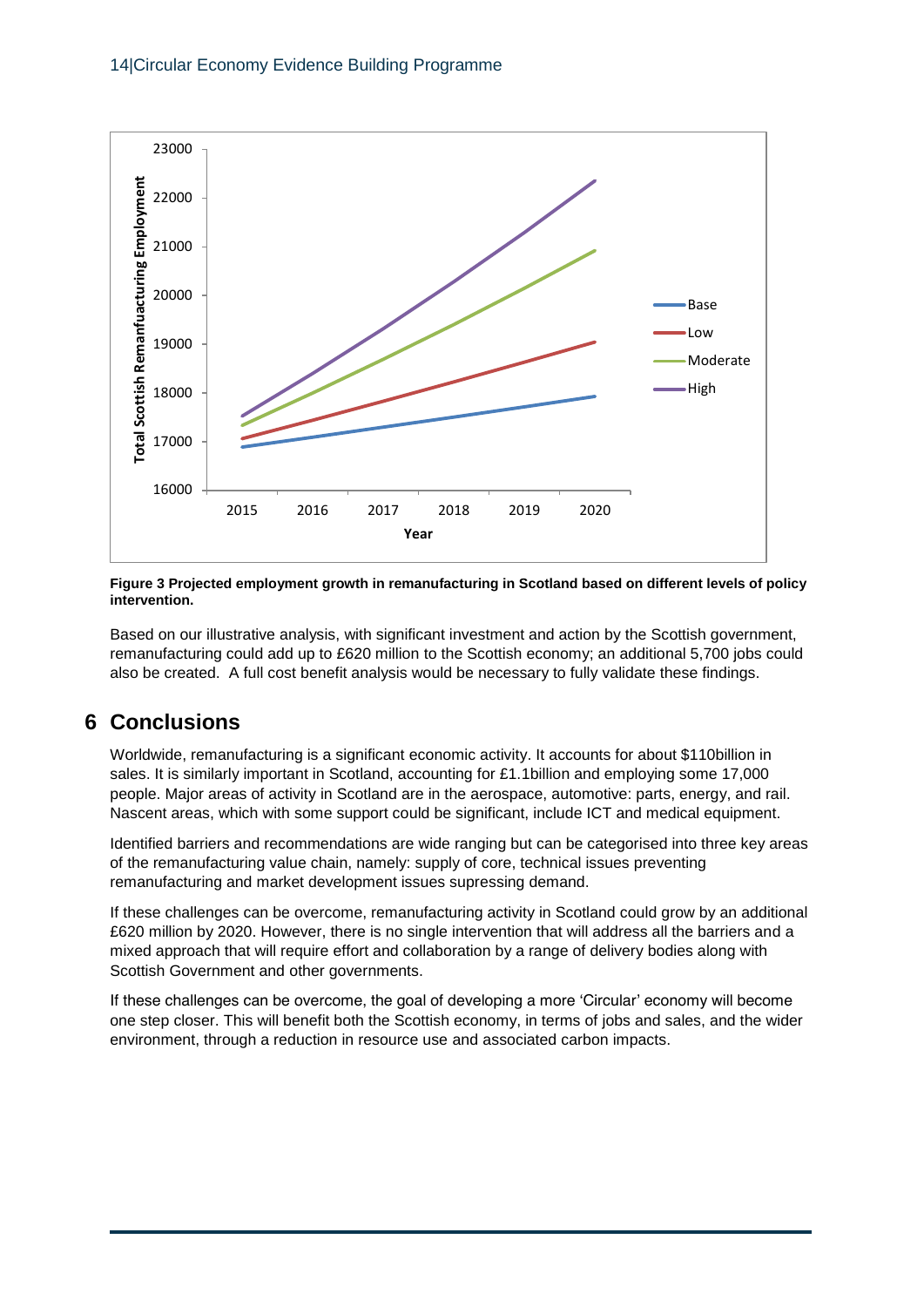



Oakdene Hollins is registered to ISO 9001:2008 and ISO 14001:2004

#### This report has been written by: Ben Walsh, Rachel Waugh, and Harry Symington

Checked as a final copy by: Katie Deegan Approved by: Ben Walsh Date: 4 March 2015

Contact: ben.walsh@oakdenehollins.co.uk

File reference: ZERO01 391summary.docx

Contents amendment record This report has been amended and issued as follows:

| Version | Date     | Description                               | Author | Editor    |
|---------|----------|-------------------------------------------|--------|-----------|
| 1       | 14/11/14 | <b>Final Draft</b>                        | RW/BW  | <b>BW</b> |
| 2       | 08/12/14 | Revision based on steering group comments | RW/BW  | <b>BW</b> |
| 3       | 04/03/15 | Revision based on steering group comments | RW/BW  | <b>RW</b> |
|         |          |                                           |        |           |
|         |          |                                           |        |           |

#### Disclaimer:

This report was prepared in accordance with the contracted scope of services for the specific purpose stated and subject to the applicable cost, time and other constraints. In preparing this report, Oakdene Hollins Ltd relied on (1) client/third party information which was not verified by Oakdene Hollins except to the extent required in the scope of services (and Oakdene Hollins does not accept responsibility for omissions or inaccuracies in the client/third party information) and (2) information taken at or under the particular times and conditions specified (and Oakdene Hollins does not accept responsibility for any subsequent changes). This report has been prepared solely for use by and is confidential to Zero Waste Scotland, and Oakdene Hollins accepts no responsibility for its use by other persons. This report is subject to copyright protection and the copyright owner reserves its rights. This report does not constitute legal advice. This disclaimer, together with any limitations specified in the report, applies to use of this report.